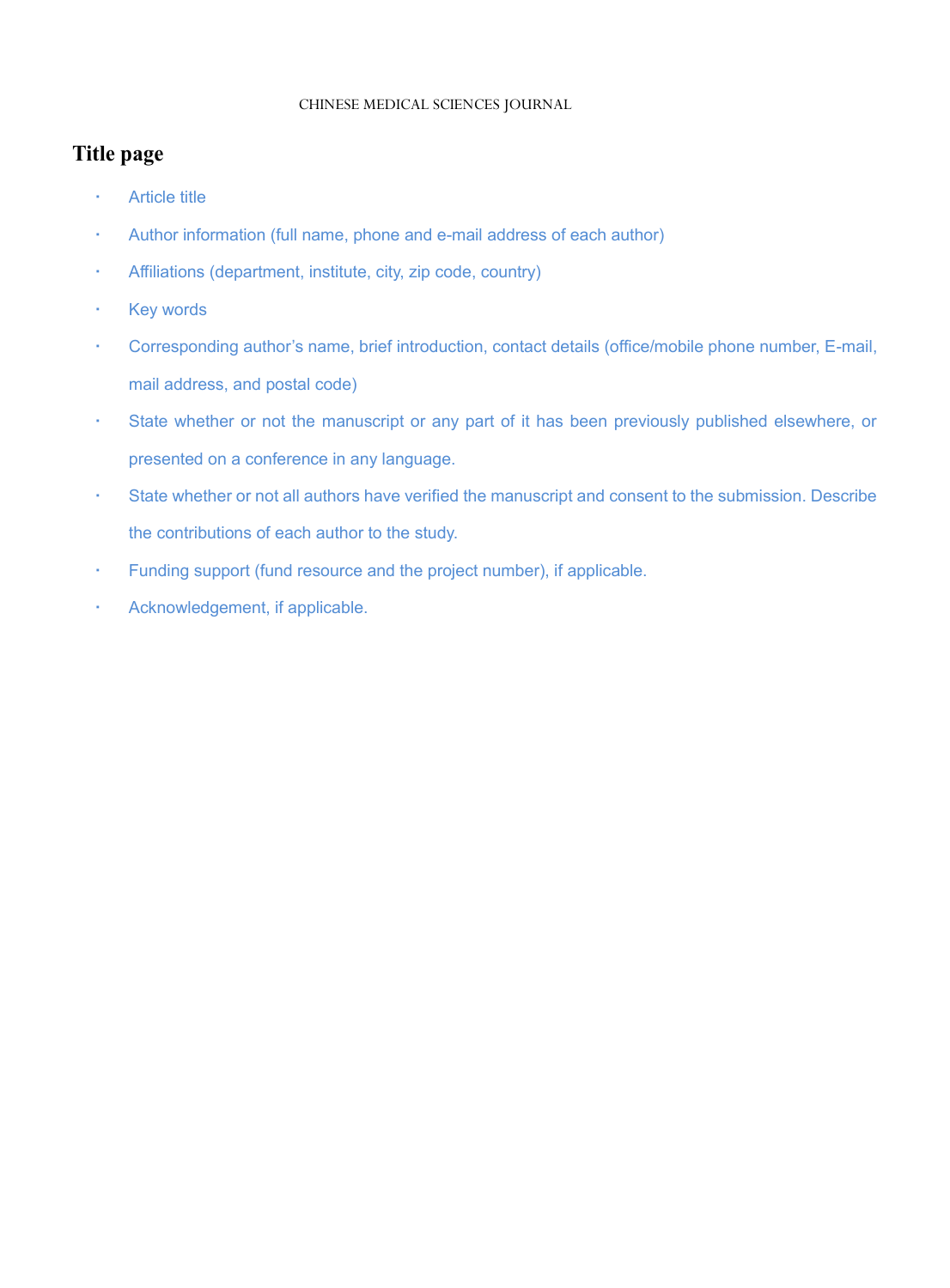Title (Arial, 19 size) Capitalize the main words in titles, which are nouns, pronouns, verbs, adjectives, adverbs, and subordinating conjunctions and do not capitalize coordinating conjunctions ("and", "but", "or", "nor", "yet", "so"), articles ("a", "an", "the"), or prepositions.

Author name<sup>1</sup>, Author name<sup>2#</sup>, and Author name<sup>3</sup> (Arial, 14 size)

Department, institutes, city, zip code, country Department, institutes, city, zip code, country Department, institutes, city, zip code, country (Arial, 12 size)

**Key words:** 3-5 key words (Perpetua, 13 size)

**Objective .**

**Methods .**

**Results .**

**Conclusion .** (Perpetua, 11 size)

### **BACKGROUND** (Verdana, 10 size)

 .(8.5-point font size in Verdana for the main text characters)

#### **MATERIALS AND METHODS** (Verdana, 10 size)

**First subheading 1** (Appear at the left margin in bold-faced print, and only the first word is capitalized.Verdana bold-faced type, 8.5 size)

*Second subheading (appear at the beginning of the first line of a paragraph, italicized .*

#### **First subheading** 2 (Verdana bold-faced type, 8.5 size)

| XXXXXXXXXXXXXXXXXX. |
|---------------------|

#### **First subheading** 3 (Verdana bold-faced type, 8.5 size)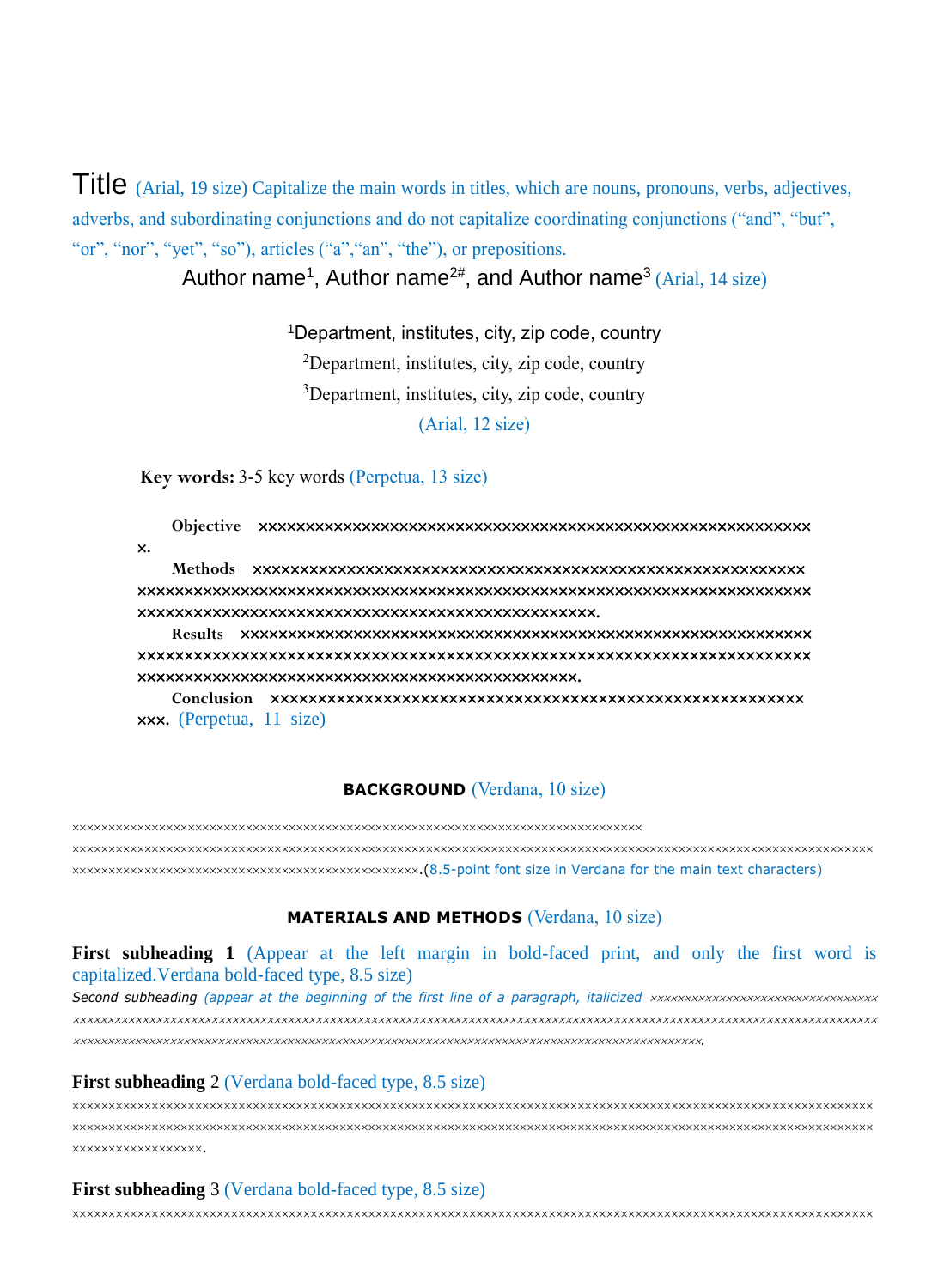### **RESULTS** (Verdana, 10 size)

#### **First subheading** (Verdana bold-faced type, 8.5 size)

 **xxxxxxxxxxxxxxxxx** 

#### **First subheading** (Verdana bold-faced type, 8.5 size)

*Second subheading (appear at the beginning of the first line of a paragraph, italicized* .

*Second subheading (appear at the beginning of the first line of a paragraph, italicized* .

*Second subheading*  .

### **First subheading** (Verdana bold-faced type, 8.5 size)

 xxxxxxxxxxxxxxxxx.

# **DISCUSSION** (Verdana, 10 size)

 xxxxxxxxxxxxxxxxxxxxxx.

 xxxxxxxxxxxxxxxxxxxxx.

 **XXXXXXXXXXXXXXXXXXXXXX** 

### **REFERENCES** (Verdana, 10 size)

- 1. [Portelius E,](https://www.ncbi.nlm.nih.gov/pubmed/?term=Portelius%20E%5BAuthor%5D&cauthor=true&cauthor_uid=26373605) [Zetterberg H,](https://www.ncbi.nlm.nih.gov/pubmed/?term=Zetterberg%20H%5BAuthor%5D&cauthor=true&cauthor_uid=26373605) [Skillbäck T,](https://www.ncbi.nlm.nih.gov/pubmed/?term=Skillb%C3%A4ck%20T%5BAuthor%5D&cauthor=true&cauthor_uid=26373605) et al. Cerebrospinal fluid neurogranin: relation to cognition and neurodegeneration in Alzheimer's disease. [Brain](https://www.ncbi.nlm.nih.gov/pubmed/26373605) 2015; 138(Pt 11):3373-85. doi: 10.1093/brain/awv267. (**for journal articles**)
- 2. Meltzer PS, Kallioniemi A, Trent JM. Chromosome alterations in human solid tumors. In: Vogelstein B, Kinzler KW, editors. The genetic basis of human cancer. New York: McGraw-Hill; 2002. p. 93-113. **(for chapter in book)**
- 3. Christensen S, Oppacher F. An analysis of Koza's computational effort statistic for genetic programming. In: Foster JA, Lutton E, Miller J, Ryan C, Tettamanzi AG, editors. Genetic programming. EuroGP 2002: Proceedings of the 5th European Conference on Genetic Programming; 2002 Apr 3-5; Kinsdale, Ireland. Berlin: Springer; 2002. p. 182-91. **(for conference paper in proceeding)**
- List the first 3 authors followed by et al.
- References appear in Verdana type (size 8).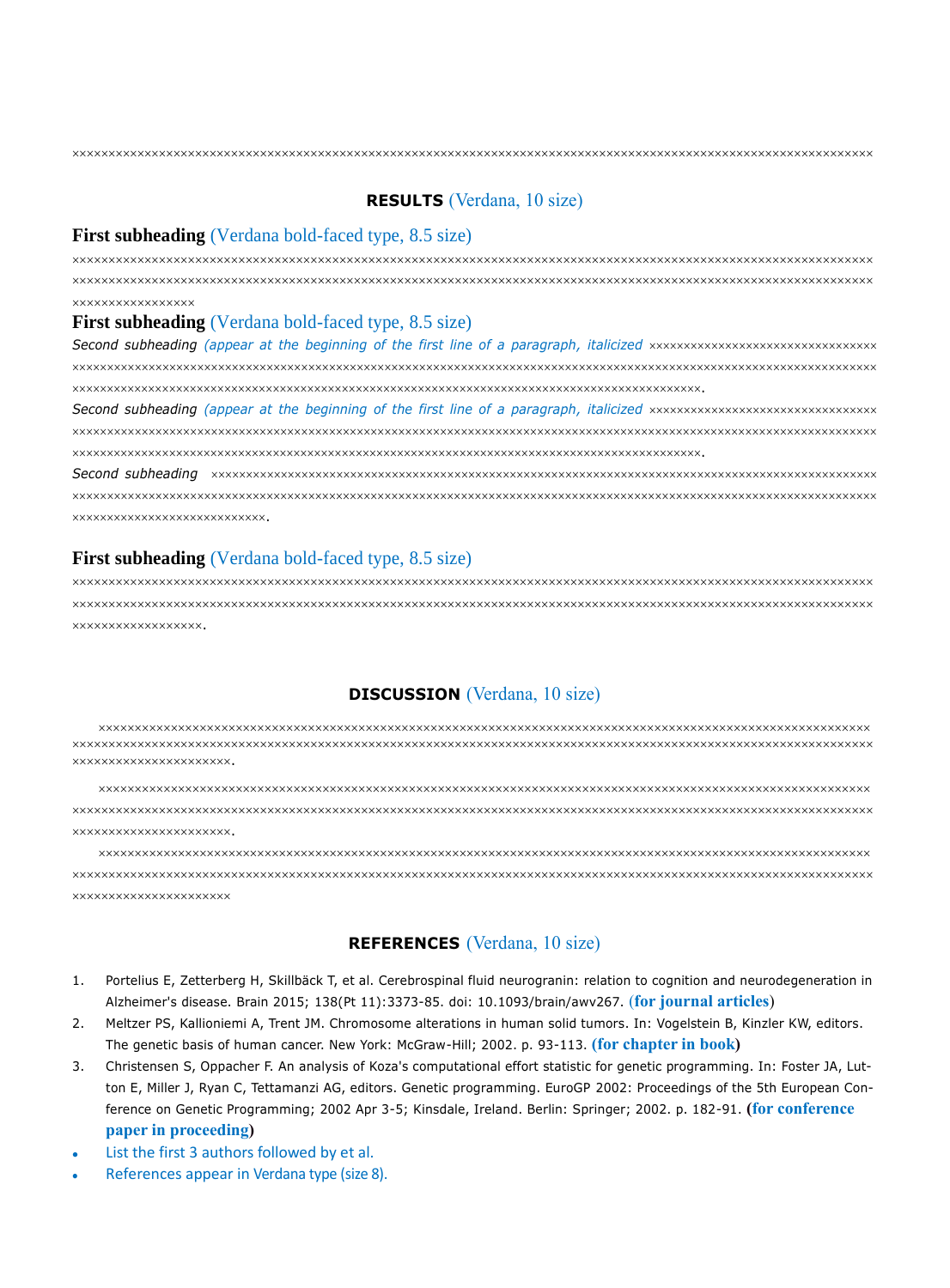For more reference form, see the NLM's ICMJE Recommendations for the Conduct, Reporting, Editing and Publication of Scholarly Work in Medical Journals: Sample References (www.nlm.nih.gov/bsd/uniform\_requirements.html) webpage.



# **Figures**

**Figure 1.**  . (Verdana, size 8)



**Figure 2.** . (Verdana, size 8)



**Figure 3.** . (Verdana, size 8)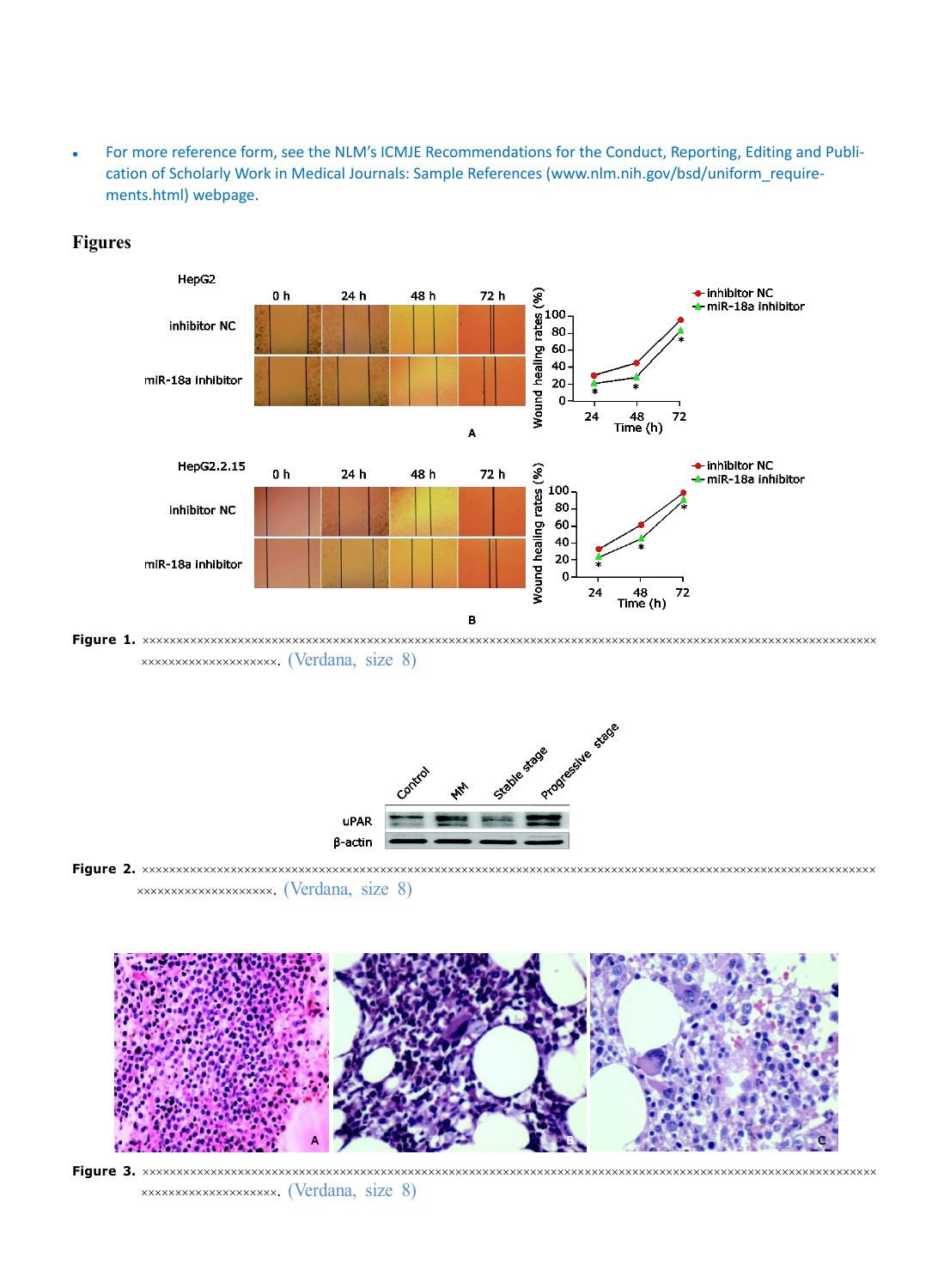### **Figure legands**

- **Figure 1.**  (Verdana, size 8)
- **Figure 2.** . (Verdana, size 8)
- **Figure 3.**  . (Verdana, size 8)

# **Tables**

**Table 1.** Cox regression analyses of CDCA2 expression in PDAC tumor tissue and clinicopathological features (*n*=155)

| Clinicopathological features                     | HR | 95%CI | $P$ value |
|--------------------------------------------------|----|-------|-----------|
| CDCA2 expression (Low vs. high)                  |    |       |           |
| Gender (Male vs. female)                         |    |       |           |
| Age ( $\geq 65$ vs. <65 years)                   |    |       |           |
| Size ( $\geq 4$ vs. <4 cm)                       |    |       |           |
| T classification (T1-2 vs. T3-4)                 |    |       |           |
| Node metastasis (Negative vs. positive)          |    |       |           |
| Perineural invasion (Negative vs. positive)      |    |       |           |
| Tumor location (Head vs. body/tail)              |    |       |           |
| Histopathological grade (Well/moderate vs. poor) |    |       |           |

**Table 2.** Correlation of CDCA2 expression and clinicopathological features in PDAC patients (*n*=155)

| Clinicopathological features | Low expression | High expression | $\chi^2$ value | $P$ value |
|------------------------------|----------------|-----------------|----------------|-----------|
| Age(yrs)                     |                |                 |                |           |
| $\geq 65$                    |                |                 |                |           |
| <65                          |                |                 |                |           |
| Gender                       |                |                 |                |           |
| Male                         |                |                 |                |           |
| Female                       |                |                 |                |           |
| Tumor location               |                |                 |                |           |
| Head                         |                |                 |                |           |
| Body/tail                    |                |                 |                |           |
| Size (cm)                    |                |                 |                |           |
| $\geq 4$                     |                |                 |                |           |
| $<$ 4                        |                |                 |                |           |
| T classification             |                |                 |                |           |
| $T1-2$                       |                |                 |                |           |
| $T3-4$                       |                |                 |                |           |
| Node metastasis              |                |                 |                |           |
| Negative                     |                |                 |                |           |